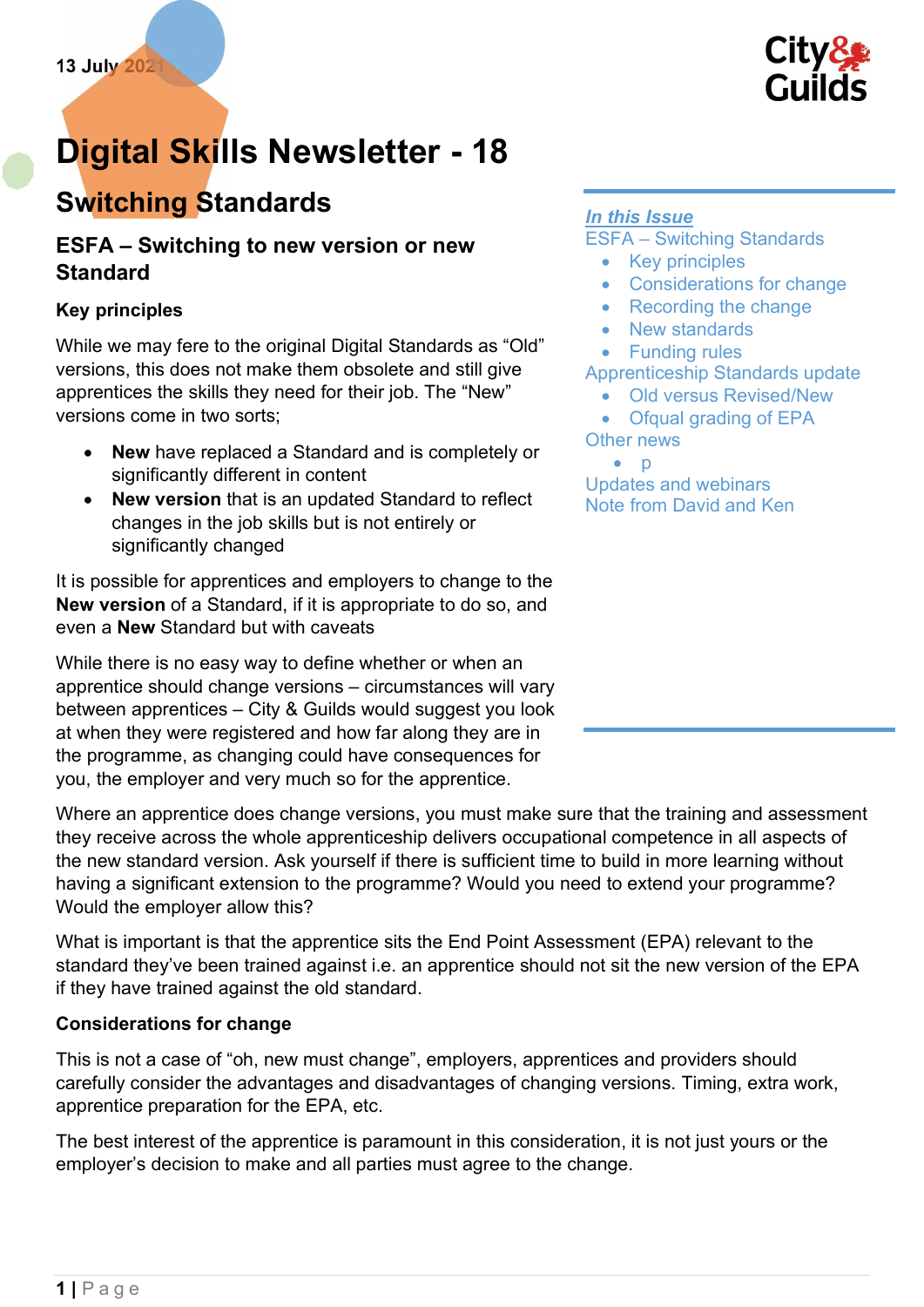#### 13 July 2021



If changing the apprentice must:

- have enough time remaining on their apprenticeship to cover all the new KSBs.
- have enough time to enable them to prepare for and pass the revised EPA.

The duration of the apprenticeship should not be unduly extended. And in many cases the employer – and the apprentice – may not wish to do so. You need to check carefully the difference between versions to see if the time left on programme will allow the relevant learning and preparation to happen.

Of course, you as the training provider must have the capability to deliver the new training required to cover all of the KSBs in the new version or be able to sub-contract as necessary before making the decision. And you need to check that there is an EPAO for the new version available before changing, otherwise there is little point in making the move.

#### Recording the change

You can't just decide that the apprentice is changing versions and that's it. From ESFA's perspective, as of Autumn 2021, employers and providers will be able to select the standard version through their Apprenticeship Service account using the approvals functionality (where the funding for the apprentice's training is through the Service). If the apprentice is not funded via the Apprenticeship Service, they remain recorded against the original version on the ILR.

City & Guilds will need you to unregister from one Standard number to the new Standard number and we may still charge the £25 registration fee to cover administrative costs.

The employer must update both the apprenticeship agreement, that will cover duration and what they will be doing as part of the programme, as well as the commitment statement to reflect the move to the new version.

It is imperative that providers ensure that the EPAO knows exactly what the apprentices are entered for in respect of the assessment and certification, as this will impact on what will be checked for your apprentices to get through Gateway.

#### New standards

These are Standards that either replace a previous product – Information Communication Technician for Infrastructure Technician and Unified Communications Technician - or have been significantly changed both in content and assessment – Cyber Security Technologist now has 3 pathways and has a major overhaul, with more sophisticated EPA.

If the employer and apprentice decide to change to the new standard, the apprentice will need to be withdrawn and enrolled on the new apprenticeship through the Apprenticeship Service or ILR as appropriate. As with switching version through City & Guilds, it will be unregistering from one product number and registering on the new one.

It should go without saying that you should not be switching any apprentice to a new Standard unless an EPAO is available.

You will need to follow the rules around recognition of prior learning and need to plan training that must result in a minimum apprenticeship of 12 months remaining, including 20% off the job. Funding must be reduced to reflect this.

Basically, the apprentice is on a new Standard and so they are – to a certain extent – back at day zero but with Prior Learning.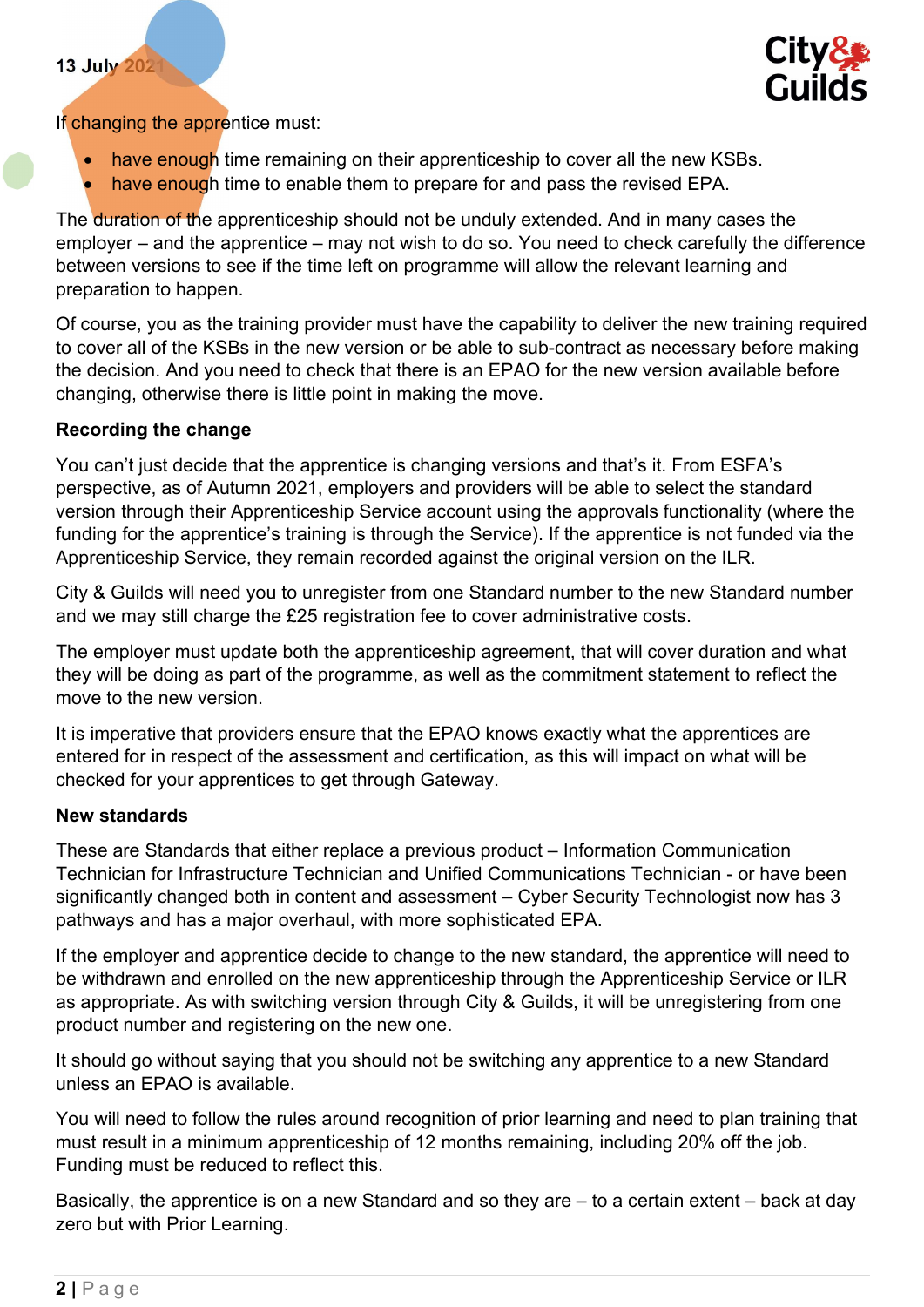#### 13 July 2021 Funding rules



Of course, things have changed and you do need to make sure you have the latest information published by ESFA, as the rules have been updated to cover circumstances where an apprentice changes to a new version – these should be consulted before changing versions.

You should also note that where an apprentice changes to a new version of a standard, the funding remains the same, irrespective of any changes to the funding band – and this includes whether the new funding is higher than the Standard being moved from.

Apprenticeship Funding Rules 2021/2022 are now available at:

[Apprenticeship funding rules - GOV.UK \(www.gov.uk\)](https://www.gov.uk/guidance/apprenticeship-funding-rules)

A clarification version was of the rules was published on 2 July and following feedback to ESFA this has now been turned into Version 1 for 2021/2022.

Version 1 includes further updates to the Standards Versioning section of the rules and it has clarified the rules to reflect that the availability of an end-point assessment organisation must be considered before enabling an apprentice to move versions.

# Digital and IT Apprenticeship Standards Update

#### Apprenticeship versions with City & Guilds

| <b>Old/Original Standard</b>                                                                                              | <b>Revised or New Standard</b>                                                                      |
|---------------------------------------------------------------------------------------------------------------------------|-----------------------------------------------------------------------------------------------------|
| Infrastructure Technician v1<br>ST0125/AP02 (9648-73/75)<br>Unified Communications Technician v1<br>ST0130/AP01 (9790-71) | Information Communication Technician<br>ST0973/AP01 (9602-12/9602-13/960214)<br><b>New Standard</b> |
| Software Developer v1<br>ST0116/AP04 (9648-71)                                                                            | <b>Software Developer</b><br>ST0116/AP05 (9600-12)<br><b>New Version</b>                            |
| <b>Network Engineer</b><br>ST0127/AP03(9648-77/77)                                                                        | <b>Network Engineer</b><br>ST0127/AP04 (9601-12)<br><b>New Version</b>                              |
| <b>Cyber Security Technologist v1</b><br>ST0124/AP02 (9660-12/13)                                                         | <b>Cyber Security Technologist</b><br>ST1021/AP01 (to be developed)<br><b>New Standard</b>          |
| <b>Digital Marketer</b><br>ST0122/AP02 (9648-74)                                                                          |                                                                                                     |
| <b>IT Technical Salesperson</b><br>ST0115/AP02 (9705-12)                                                                  |                                                                                                     |
| <b>Digital Support Technician</b><br>ST0120/AP01 (9700-12)                                                                |                                                                                                     |
| City 8. Cuilde will keep the "Old" products open on our systems for at least 18 months or until                           | Data Analyst<br>ST0118/AP03 (9770-12)<br><b>New Version</b>                                         |

City & Guilds will keep the "Old" products open on our systems for at least 18 months or until registrations/EPA bookings cease.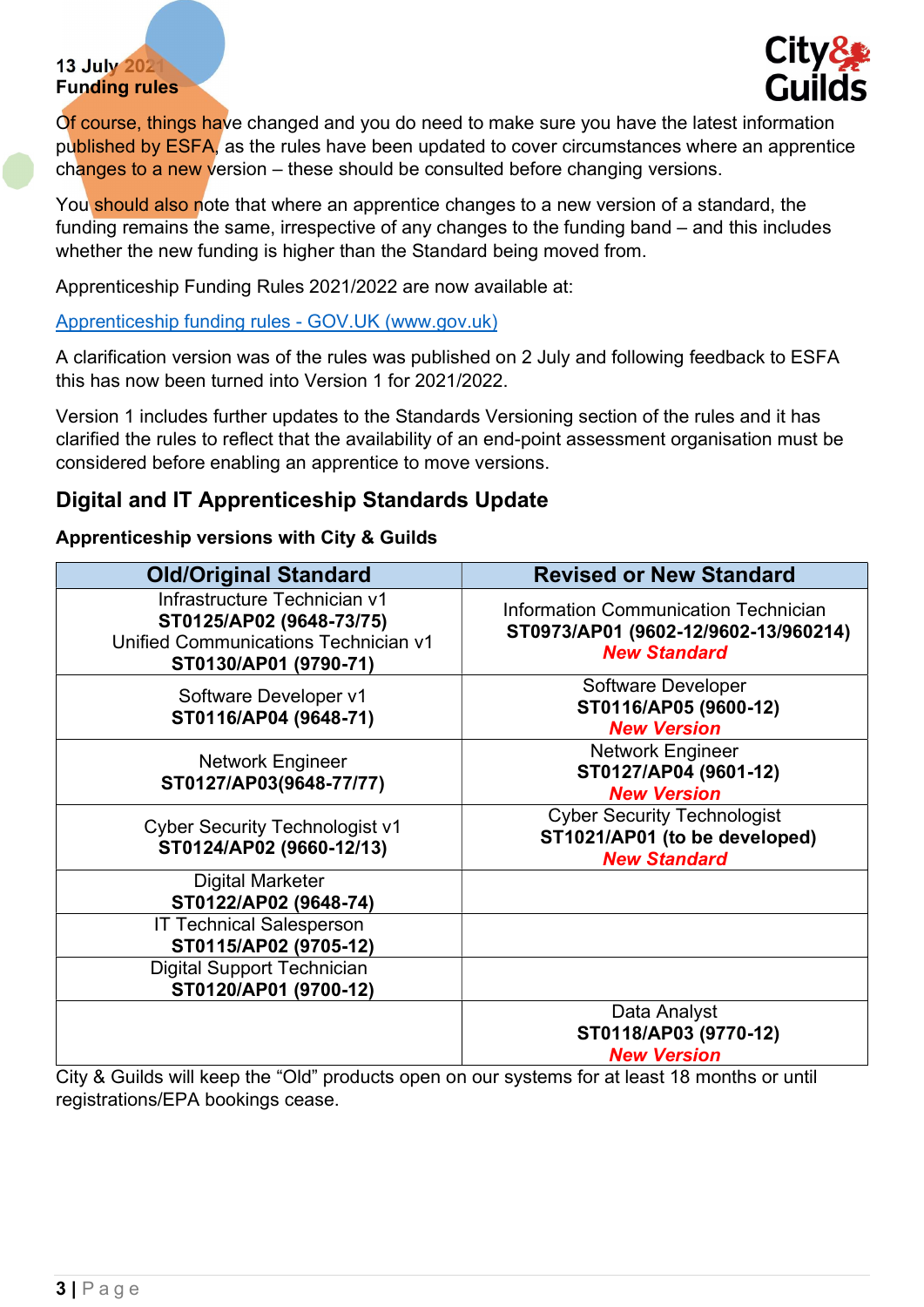#### 13 July 2021 Change in resit grading



As many apprenticeship Standards are to be transferred to Ofqual for EQA, changes are likely to be made in terms of resit grade capping. This has already happened with the new Information Communication Technician:

| <b>First sit of EPA</b> | : Fail/Pass/Merit/Distinction |
|-------------------------|-------------------------------|
| <b>Resit of EPA</b>     | : Fail/Pass                   |

The resit grading will apply, regardless of an apprentice getting a Distinction in one of the Assessment Methods and failing the other.

The other revised Standards will continue as currently, with Fail, Pass, Merit or Distinction be available for first sit of EPA and resit.

### Other news

#### RoATP changes

ESFA have updated the entry requirements for the RoATP. Previously, since the opening earlier this year, only providers that were intending to deliver apprenticeships that catered to critical worker roles were able to apply. As from 16<sup>th</sup> August, the following are the new entry criteria, but there is still a restriction on who can apply;

- fill a training need (gap in provision), and
- have been named as a preferred provider in an employer business case can be invited to join the register

[Register of apprenticeship training providers - GOV.UK \(www.gov.uk\)](https://www.gov.uk/guidance/register-of-apprenticeship-training-providers)

#### EdTech Support Funding for CPD

Applications are now open for the EdTech mentoring development grants. The Education and Training Foundation (ETF), funded by the DfE, are offering 82 grants of up to £1,000 to support the professional development of mentors and coaches specialising in EdTech (Educational Technology).

The grants are designed to support participants to undertake:

- self-directed digital professional development
- mentoring/coaching of colleagues to enhance the quality of online/blended delivery across their organisation

Applications should be submitted by 10 September 2021, with a maximum of two applications per FE provider. This is an opportunity for provider staff to gain funding to upgrade their knowledge to support EdTech/remote delivery more effectively. Full information can be found here - EdTech [Support Grants](https://www.et-foundation.co.uk/supporting/edtech-support/grants-to-support-fe-edtech-mentors/)